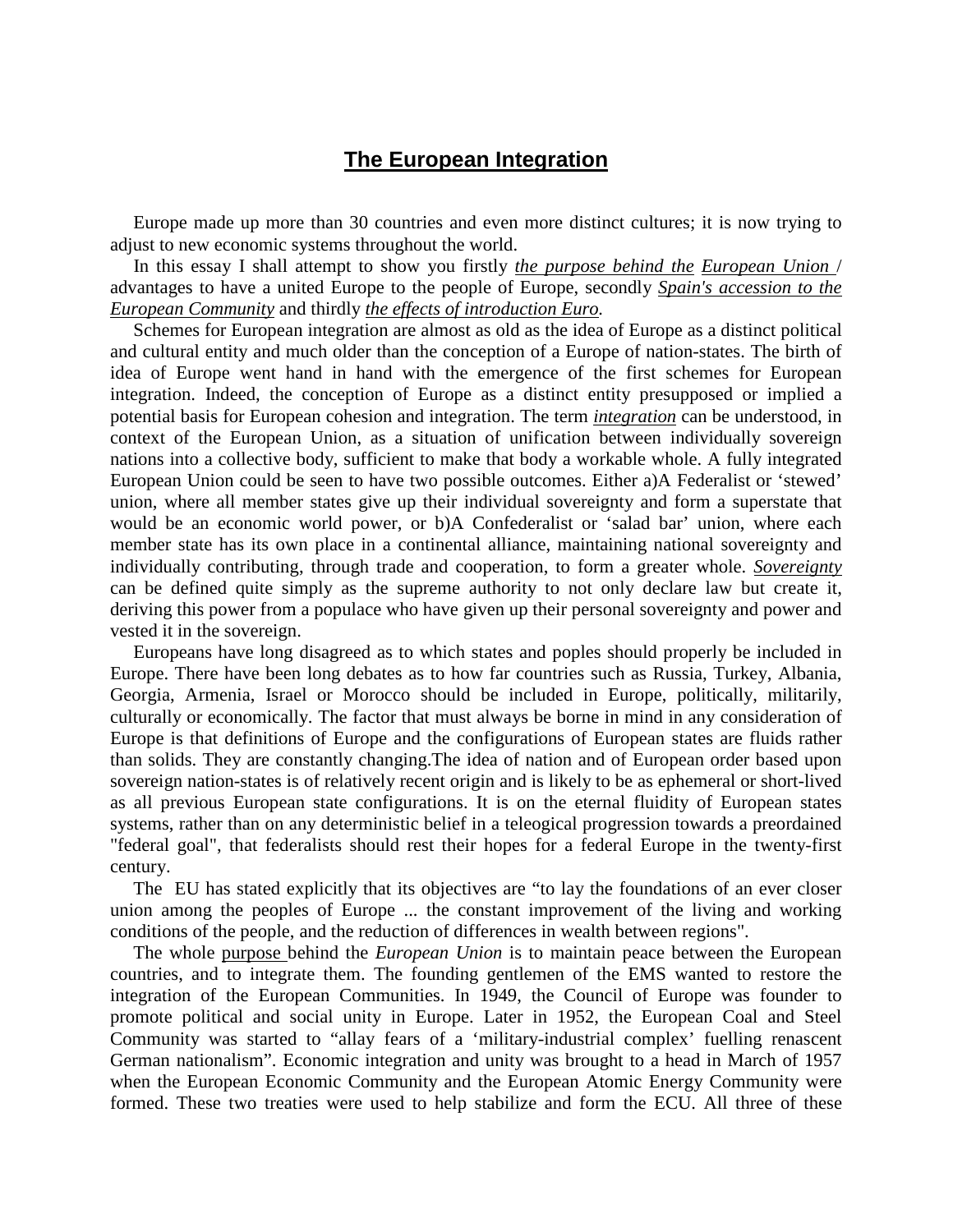organizations/treaties were essential to forming what is today called the European Union. The European Union/European Monetary System failed for three basic reasons in the early 1990's. First of all, it failed because it was inefficient due to the low-inflation system and the recession in that time period. The recession elaborated on the conflicts between the member countries of the European Union. Second, it is not sufficiently competitive at the current rate of exchange. Third, the real interest rate of the world would need to decline drastically in order for the EU to work. Also in the early 1990's there were "smaller expectations of devaluations". The current European Union has been a result of recent treaties. The first treaty that was signed in February 1992 helped the unification of Europe be that much closer. It set the groundwork for one currency throughout Europe called the euro. In order to update the current treaties the Amsterdam Treaty was signed as a result of the Intergovernmental Conference. This treaty resulted in a plan to listen to the citizens, get closer to a more secure Europe, to make Europe more vocal throughout the world, and to make the European Union more efficient. As of January of 1997 there were 15 countries belonging to the regional and economic European Union. The countries currently involved are Austria, Belgium, Denmark, Finland, France, Germany, Ireland, Italy, Luxembourg, Netherlands, Portugal, Spain, Sweden, and the United Kingdom. In the future the European Union hopes to grow and add more countries to this list. The banking system that the European Union uses is a Central Banking System. With the evolvement of the Euro the economics of Europe will be easier to maintain.

 As of January 1, 1999 the national central banks and the European Central Bank were formed to help institute the monetary policy using the euro. The macroeconomics theory accompanied with the use of economic analysis can illustrate the ideas behind the EMS. The members of the EU have put a strong emphasis into the monetary and macroeconomic policies. In order to "reduce inflation the tried to have more stable competitive conditions within in the EMS which resulted in strict exchange rates". The European Union has a long way to go before it achieves 100% success. There are many advantages to having a united Europe to the people of Europe. One benefit is trade. There is now a free movement of goods, services, people and, money within the countries belonging to the European Union. Having a united Europe, which will result in the euro, will benefit information technology, administrative changes, and the information and training of employees. The benefits of the EU on citizens, businesses, and tourists will be determined by how much attention is paid by each particular country to maintaining and promoting good relations with one another. American businesses are affect by the united Europe. For example, in 1980-85 there was an unpredicted increase in the value of the dollar. As a result of the dollar appreciation many American industrial firms that competed in the international market were more profitable than in the past. The European Union also affects the business in the United States because the "cash forward market liquidity tends to 'dry up' in the middle of the afternoon because that is when the European currency traders are going home for the day. Investors in the ECU are growing on a daily basis. Investors tend look at the Union as a riskreturning investment according to dollar assets and the foreign alternatives that are available.

 About Spain and European Integration we can say that *Spain's accesion to European Community* in January 1986 was the consummation of a political and economic transformation that had been taking place since 1959, when a group of Catholic Opus Dei technocrats began to open up the Spanish economy to foreign trade and investment, reversing the autarkic and isolationist policies pursued from 1939 to 1951, during the most fascist phase of Franco's dictatorship. The more serious discussions which begun abortively in 1964 and again in 1967 eventually led to a preferential trade agreement in 1970, but the EC was unwilling to enter a closer liaison as long as Franco ruled Spain.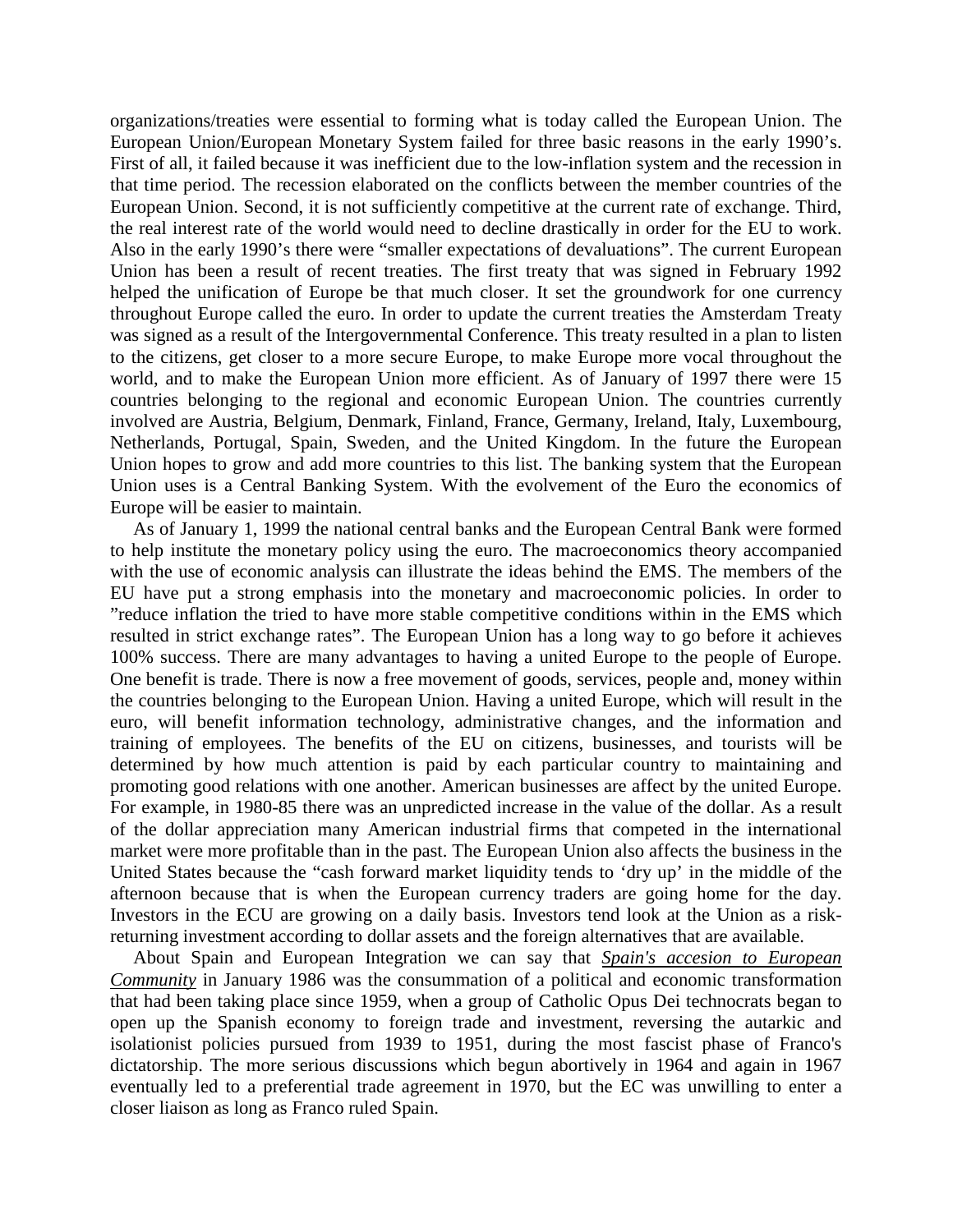The reforming conservative colition government of Adolfo Suárez (1976-1981) applied for full EC membership in july 1977, four months after Portugal and one month after winning a sweeping victory in the first democratic elections held since Franco's death. The government had hoped that entry terms could have been negotiated and agreed by 1980, in time for admission soon after Greece. But Franch, Italian and subsequently Greek fears of the economic consequences of Spain entry - mainly for their own producers of Mediterranean farm products, but also for the CAP and for EC industries such as steel, coal, cars, textiles and footwear - and German concerns over the budgetary implications, dragged out the negotiations from late 1979 until March 1985. When Spain finally entered the EC in 1986, it had a socialist government under Felipe González.

 Spain's EC admission did indeed seem to pose a major challenge for its existing members, especially France, Italy and Greece. Spain's accesion was to increase Ec territpry by nearly one third, total population by 14 per cent, cultivated area by 30 per cent, agricultural population by 25 per cent and fishing fleet by 70 per cent. Spain then accounted for over 40 per cent of the world's olive-oil production and 20 per cent of world's citru-fruit exports. It also had Europe's most extensive vineyards, although its grape yields were well bellow those of France and Italy.By the early 1980s Spain's industrial and agricultural exports exceeded those of all the other Mediterranean states put together. Thus the admissionof Spain to the EC would further disavantage those Mediterranean states which were not members and add to EC surpluses of wine and olive-oil and to CAP costs, altough, as a net importer of grain and dairy produce, it would help to reduce EC grain and milk product surpluses.

 For Spain the importance of EC accession was primarily political and psychological, marking a "return" to a Europe from wich it had stood apart for too long and a concern to consolidate and enlist European support for the then still fragile restoration of parliamentary democracy and the rule of law. Accession to the EC and the long negotitions that preceded it provided Spain's post-Francoist governments with additional leverage to push through far-reaching measures of political and economic liberalization which brought Spain into line with the laws, procedures, standards and commercial practices of Northwestern Europe.

 In june 1989, just after three and a half years after joining the EC, González decided to take spain into the Exchange Rate Mechanism. Spain's decision to join was facilitated by the stength at that time of the peseta, which was buoyed up by the huge influx of foreign investment and private loan capital into Spain after its accession in 1989 and by the high interest rates adopted from mid-1988 onward in an attempt to restrain the ensuing economic boom and inflationary pressures. Spain's economy grew by 5 per cent annually from 1986 to 1989 inclusive and approximately \$30 bn of direct foreign investment was pemped into the economy. However, while Spain became a major recipient of EC "structural" and "cohesion" funds, such transfers amounted to less than 1 per cent of its comparatively large GDP in the early 1990s.

|                                                                |         | '87.                                     |      | '89 | $90 \t 91$ | $92^{\circ}$ | 93 | '95 |
|----------------------------------------------------------------|---------|------------------------------------------|------|-----|------------|--------------|----|-----|
|                                                                | '86     |                                          | '88' |     |            |              |    |     |
| GDP growth                                                     |         | 2.3 3.2 5.5 5.3 5.2 3.7 2.3 0.8 -1.0 1.1 |      |     |            |              |    |     |
| Inflation                                                      | 8.8 8.8 | 4.6 5.8 6.9 6.7 5.9 5.9 4.6 4.7          |      |     |            |              |    |     |
| Unemployment 23.0 21.5 20.8 20.6 16.2 16.1 16.3 19.6 23.4 24.0 |         |                                          |      |     |            |              |    |     |

Table 1. The Spanish economy, 1985-1994 (%)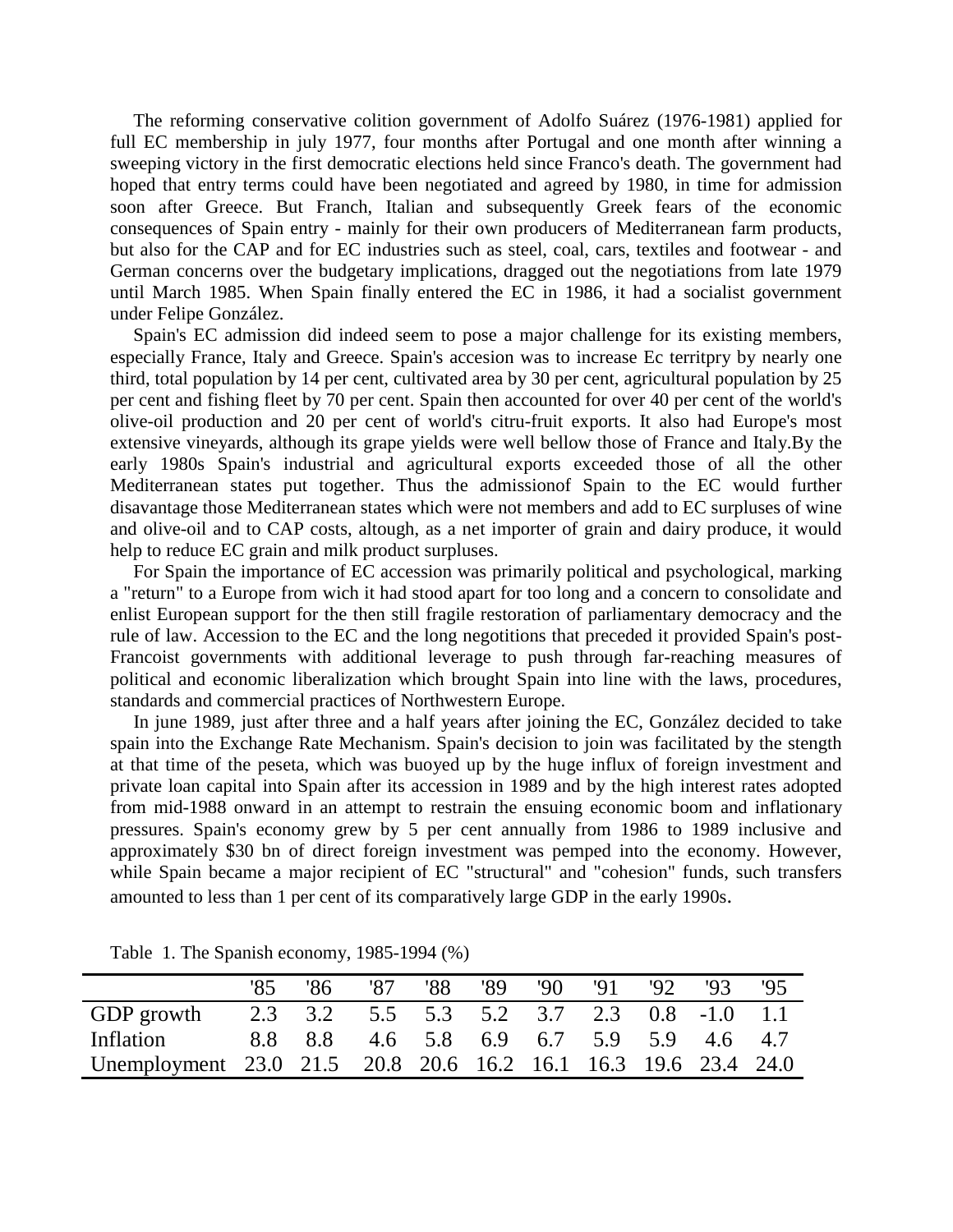Awash with foreign capital, Spain's per capita GDP rose from 72 per cent of the EC average in 1986 to 78 per cent by 1991. However, while Spain's real GDP trebled between 1964 and 1994, recorded employment remained almost static at 11.7 million, despite a 25 per cent population increase over the same period. This left 3.7 million people, or 24.2 per cent of the workforce, without declared employment in June 1994. Even though up to a million of the regitered unemployed were considered to have significant undeclared earnings from the sizeable "black economy", Spain nevertheless continued to have the EU's highest unemployment levels and this in likely to remain the case throughout the 1990s. The essential problem has been that the expanding economic activities are mainly capital-intensive, whereas the declining ones are mainly labour-intensive.

 The *Euro* can be defined as the common monetary system by which the participating members of the European Community will trade. Twelve Member States of the European Union are participating in the common currency. They are: Belgium, Germany, Greece, Spain, France, Ireland, Italy, Luxembourg, The Netherlands, Austria, Portugal, Finland. Denmark, Sweden and the United Kingdom are members of the European Union but are not currently participating in the single currency.The combined countries, now more commonly referred to as Euroland, will fall under one national bank. This bank, the European Central Bank, will determine the economic fate of the entire "Union". today trade using the Euro has begun. The conversion rates have been set for the eleven nations that will partake. If business outside of the EMU thinks that they will be unaffected by the Euro they have a surprise in store. When it fully takes effect all trade for gods and services will be conducted with the Euro. Companies that trade within the EMU will no longer have to worry about costly conversion rates and delays that is inherent when using different currency for business. As far as trade goes there will be no boarders. Countries that refuse to trade in the Euro may have difficulties. At some point in time they will receive payment for goods or services from an EMU country. If they are not prepared to deal with the EURO they will loose business to competitors that are prepared. Part of being prepared is having the financial software that is compatible with the Euro and opening bank accounts so they can transact with Euro currency. Traveling in Europe will be less of a hassle in regards to exchanging currency.

 Europe does not have a centralized tax system to coincide wit the Euro so it may not be so well suited for a single currency union. Maybe in the future as Europe becomes increasingly integrated will with its economies will it become the new currency standard of the globe. Many see the Euro as a positive development for Europe the United States and world economy. The European Economic Union will be the most ambitious economic projects undertaken in this century.

 In conclusion the *European Union* is the name of the organization for the countries that have to decide to co-operate on a great number of areas, ranging from a single market economy, foreign policy's, same sets of environmental laws, mutual recognition of school diplomas, to exchange of criminal records are among the few. EU has noted that the current eleven official working languages will be unworkable; an expansion to sixteen or more will be impossible.

 The results of the first decade of Spanish EC membership not only accelerated economic growth and structural change, but also brought tangible welfare gains to most of their inhabitats and "progressive" changes in thinking, attitudes, institutions and practices. I think that more important than the programmes themselves was the creation of political coalitions or crossparty consensuses with the necessary degree of resolve to see such prograes through to fruition.